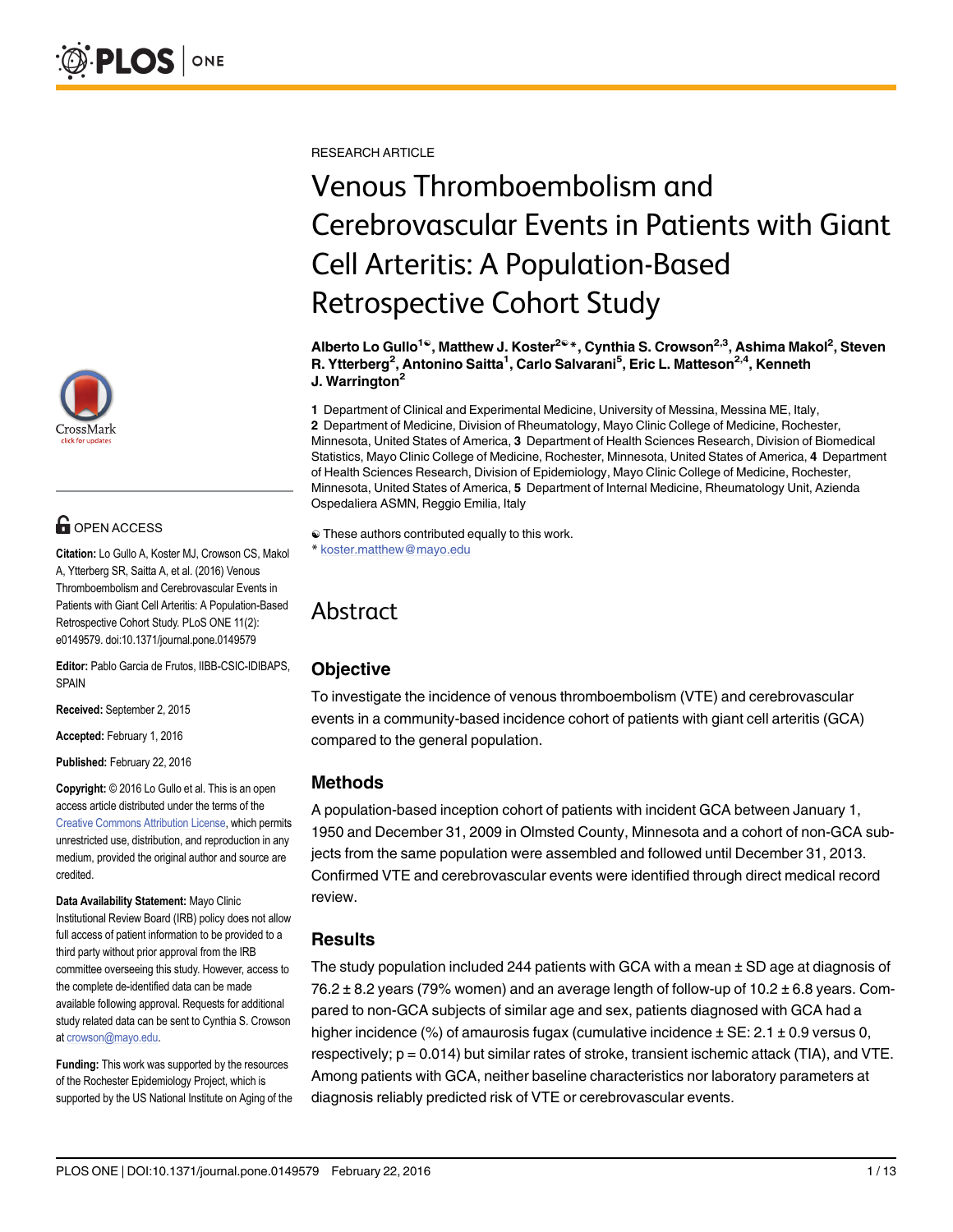<span id="page-1-0"></span>

National Institutes of Health (NIH) under Award Number R01AG034676 and by Grant Number UL1 TR000135 from the National Center for Advancing Translational Sciences (NCATS). The content is solely the responsibility of the listed authors. The funders had no role in study design, data collection and analysis, decision to publish, or preparation of the manuscript.

Competing Interests: The authors have declared that no competing interests exist.

#### Conclusion

In this population-based study, the incidence of VTE, stroke and TIA was similar in patients with GCA compared to non-GCA subjects.

#### Introduction

Giant cell arteritis (GCA) is an immune-mediated granulomatous large vessel vasculitis, primarily affecting the aorta and its major branches. Arterial inflammation resulting in intimal hyperplasia and luminal stenosis/occlusion is responsible for the cranial ischemic symptoms of headache, scalp tenderness, jaw claudication and vision loss. While ischemic strokes have been observed in patients with GCA, stroke remains uncommon in this condition  $[1-3]$  $[1-3]$  $[1-3]$ . Furthermore, it is uncertain, whether patients with GCA are at a higher risk of stroke compared to the general population.

Large population studies addressing the risk of incident stroke among patients with GCA compared to reference participants [\[4\]](#page-10-0) or matched cohorts [\[5](#page-10-0), [6](#page-10-0)] have recently reported an increased risk of stroke among patients with GCA. However, each of these studies has been limited by the use of administrative data sets in which the diagnosis of GCA and stroke were based on the presence of diagnostic coding and surrogate prednisone prescription data without review of the medical record to objectively confirm the presence of either condition. This is evidenced by either the absence of temporal artery biopsy data  $[5, 6]$  $[5, 6]$  $[5, 6]$  $[5, 6]$  or only a minority of patients having concurrent coding for temporal artery biopsy procedures among those with diagnosis codes for GCA [\[4](#page-10-0)]. The likelihood of both disease exposure and outcome misclassification is further supported by the loss of significance in stroke risk when supplemental and adjusted analyses are performed  $[4, 5]$  $[4, 5]$  $[4, 5]$  $[4, 5]$  or stricter surrogate definitions of GCA are employed  $[5, 6]$  $[5, 6]$  $[5, 6]$  $[5, 6]$ .

In addition to stroke, venous thromboembolism (VTE) has been reported to be increased among patients with systemic vasculitis. While the association between vasculitis and VTE has been most closely associated with Behçet's disease and the antineutrophil cytoplasmic antibody (ANCA)-associated vasculitides, the relationship of GCA and VTE remains less definite. Recent studies have either been limited to inpatient only data [[7\]](#page-10-0) or to large administrative data sets in which both case and outcome misclassification can occur and limited disease specific information is known  $[7, 8]$  $[7, 8]$  $[7, 8]$  $[7, 8]$ .

In order to address these limitations, the objective of this study was to evaluate the risk of incident stroke and VTE in GCA among a population-based cohort with age-, sex-, and calendar-year matched referent subjects in which full access to near complete medical records was available for all study subjects allowing for objective confirmation of disease and outcome diagnoses through the use of standardized definitions.

#### Patients and Methods

This was a retrospective population-based study performed using resources of the Rochester Epidemiology Project (REP) medical record linkage system [\[9](#page-10-0)]. The REP allows virtually complete access to medical records from all community medical providers including Mayo Clinic, Olmsted Medical Center and their affiliated hospitals, local nursing homes, and the few private practitioners in Olmsted County, MN. The uniqueness of the REP and its advantages in performing population-based studies in rheumatic diseases has been previously described [\[9\]](#page-10-0). The study was approved by the Institutional Review Board at Mayo Clinic, Rochester, Minnesota. At time of enrollment in the REP study, all participants provided written informed consent to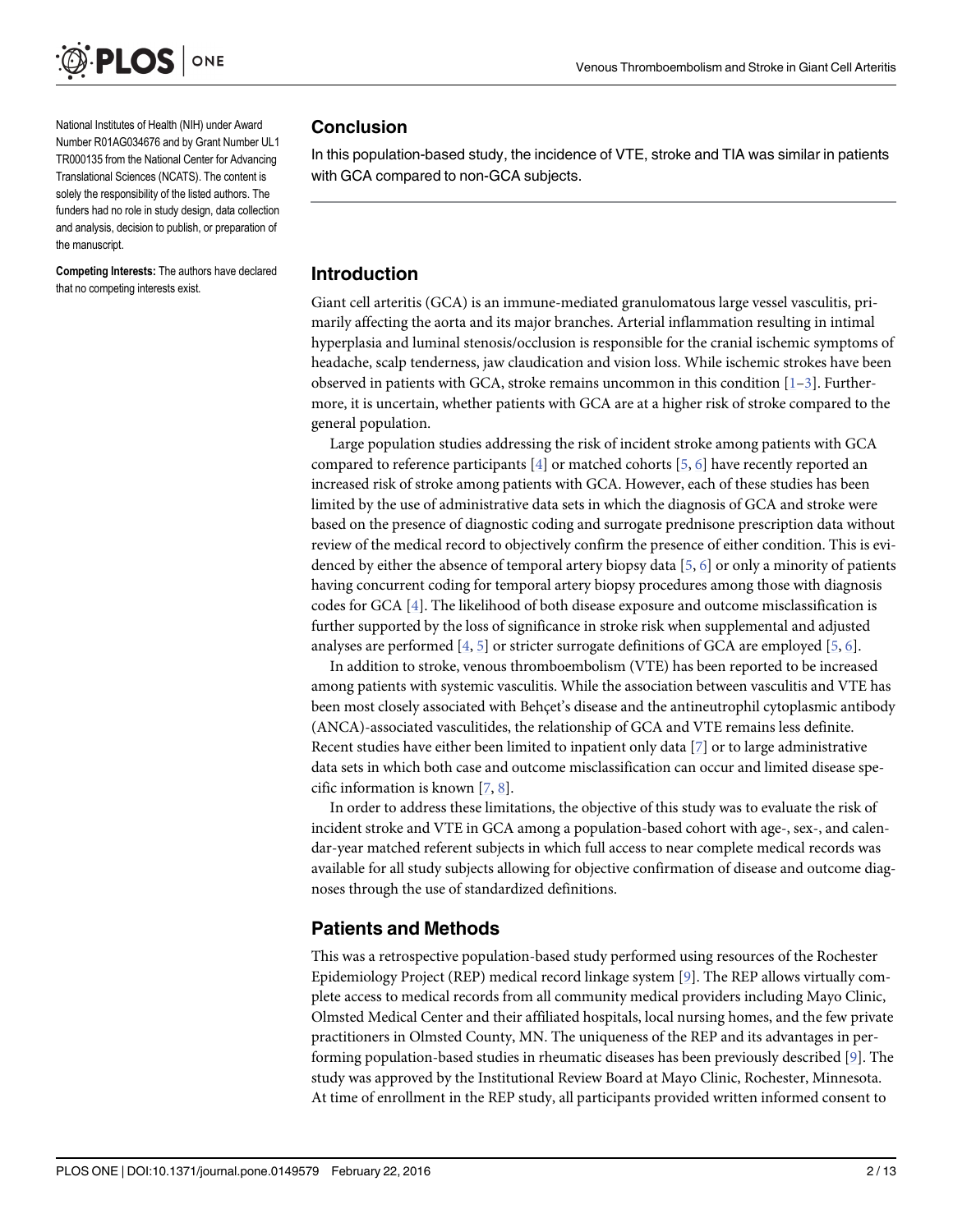<span id="page-2-0"></span>allow medical records to be used for research purposes. Patients with withdrawn consent prior to the end of the study completion were not included in the final analyses.

We retrospectively reviewed the incidence cohort of patients with GCA diagnosed between January 1, 1950 and December 31, 2009 based on American College of Rheumatology 1990 GCA classification criteria [[10\]](#page-11-0). We also included patients diagnosed with  $GCA > 50$  years of age with elevation of erythrocyte sedimentation rate or C-reactive protein and computed tomography angiography (CTA), magnetic resonance angiography (MRA) or positron emission tomography (PET) evidence of large vessel vasculitis involving the ascending aorta and its branches. For each patient with GCA, the population of Olmsted County of the same age and sex as the patient on the patient's date of diagnosis was assembled. From this pool of potential comparators of the same age and sex on the same day, living in the same population, one person was randomly chosen by computer algorithm to be the comparator subject for the assigned GCA patient in the study. All subjects were followed longitudinally through all available community medical records until death, migration from Olmsted County, or December 31, 2013.

A master list of potential codes for diagnoses of VTE and cerebrovascular events was electronically cross-matched with the medical records of the patients in the GCA cohort and the non-GCA comparison cohort. The subset of patients in each cohort whose medical records contained one or more of the codes of interest were reviewed by a physician abstractor (ALG) to confirm the diagnosis based on the specified criteria for each disease entity (Table 1). VTE included DVT (definite and probable) and PE. A short period of anticoagulation therapy while awaiting completion of diagnostic evaluation for either suspected DVT or PE was not considered sufficient for inclusion as VTE. Cerebrovascular events included ischemic stroke, hemorrhagic stroke, transient ischemic attack (TIA), and amaurosis fugax. Among the non-GCA cohort, the date of first occurrence of unique VTE and cerebrovascular event was recorded.

| Deep vein thrombosis<br>(definite) | Verified by venography, ultrasound, or thrombus removedduring surgery or<br>autopsy.                                                                                                                                                                                                                                     |
|------------------------------------|--------------------------------------------------------------------------------------------------------------------------------------------------------------------------------------------------------------------------------------------------------------------------------------------------------------------------|
| Deep vein thrombosis<br>(probable) | Confirmatory tests indeterminate or not done but all the following were<br>present: a) physician diagnosis present in medical record, b) signs and<br>symptoms consistent with deep vein thrombosis documented in exam, and c)<br>patient underwent therapy with anticoagulant (heparin, warfarin, or similar<br>agent). |
| Pulmonary embolism                 | Verified by pulmonary angiography, CT/MRI angiography, ventilation-perfusion<br>lung scan (interpreted as high probability), or thrombus removed during<br>surgery or autopsy.                                                                                                                                           |
| Ischemic stroke                    | Focal neurological deficit persisting > 24 hours, compatible with altered<br>circulation to a limited region of brain parenchyma, diagnosed by a neurologist<br>(CT/MRI confirmation optional).                                                                                                                          |
| Hemorrhagic stroke                 | Acute onset of focal neurologic deficit associated with headache, vomiting,<br>altered level of consciousness, signs of meningeal irritation, and blood stained<br>cerebrospinal fluid. Diagnosis made by neurologist. If done, CT/MRI showed<br>parenchymal hemorrhage.                                                 |
| Transient ischemic attack          | Transient period of $\leq$ 24 hours of neurologic dysfunction caused by focal brain<br>ischemia without evidence of acute infarction on neuroimaging or clinical<br>evidence of permanent injury or neurologic sequelae.                                                                                                 |
| Amaurosis fugax                    | Transient monocular visual disturbance with abrupt onset and rapid resolution,<br>lasting < 24 hours and due to altered circulation to the optic nerve.                                                                                                                                                                  |

Table 1. Criteria for event inclusion in the study for venous thromboembolism and cerebrovascular events in patients with GCA and non-GCA subjects\*.

\*GCA = giant cell arteritis

 $CT = computed tomography$ ;  $MRI = magnetic resonance imaging$ 

doi:10.1371/journal.pone.0149579.t001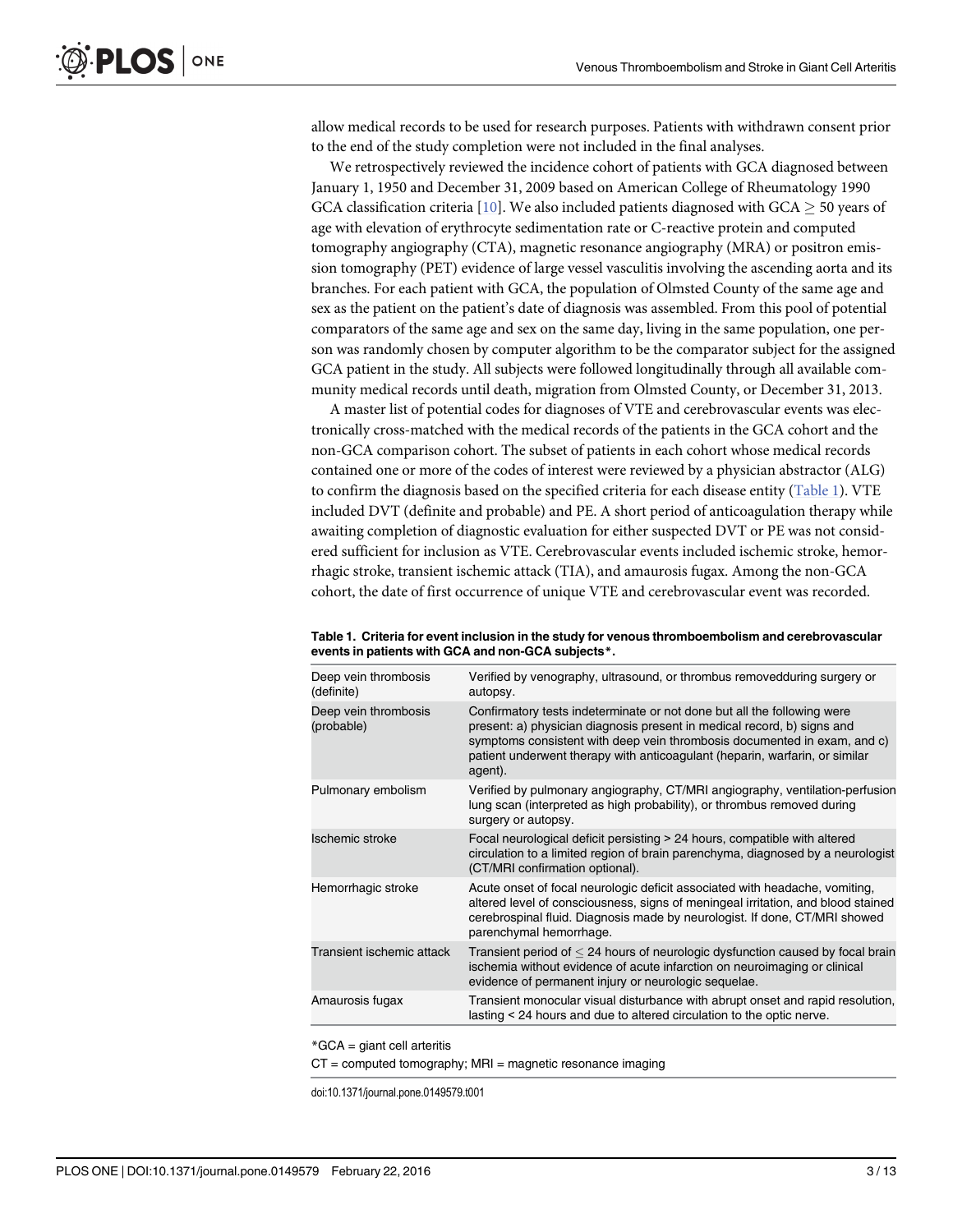<span id="page-3-0"></span>Disease prevalence was assessed by recording those cases in which a VTE or cerebrovascular event occurred prior to the diagnosis of GCA or prior to the index date in the non-GCA comparison cohort. Prevalent cases were excluded from the incidence analyses.

Cardiovascular risk factors have previously been collected on patients in the GCA cohort and in the non-GCA cohort [\[11\]](#page-11-0). These included the following: age; sex; obesity; cigarette smoking status (current, former, or never); presence of dyslipidemia, hypertension, diabetes mellitus, and/or chronic kidney disease; myocardial infarction; and coronary revascularization procedures (e.g., coronary artery bypass graft, percutaneous angioplasty, insertion of stents, and atherectomy).

#### Methods

Descriptive statistics (means, percentages) were used to summarize the characteristics of the two cohorts. Comparisons of baseline characteristics in the two cohorts were performed using chi-square and rank-sum tests. The cumulative incidence of VTE and cerebrovascular events in patients with and without GCA, adjusted for the competing risk of death, was estimated and compared using methods by Gray [[12](#page-11-0), [13](#page-11-0)]. Patients who died prior to experiencing VTE or cerebrovascular events were appropriately accounted for to avoid overestimation of the rate of occurrence of the event, which may have occurred if such subjects were simply censored at death. Patients with history of prior VTE or cerebrovascular events were excluded from these analyses.

Person-year methods were used to calculate rates of development of VTE and cerebrovascular events during follow-up. Rate ratios comparing GCA to non-GCA were obtained and 95% confidence intervals were calculated using Poisson regression methods. Cox proportional hazard models adjusted for age, sex and calendar year of GCA diagnosis were used to identify predictors of incident VTE and cerebrovascular events among patients with GCA. Analyses were performed using SAS version 9.3 (SAS Institute, Cary, NC, USA). P-values < 0.05 were considered significant.

# Results

# **Demographics**

The original cohorts included 245 patients with GCA and 245 matched non-GCA subjects. Prior to study completion 6 patients (1 GCA; 5 non-GCA) declined use of their medical records for research purposes per Minnesota law and were not included in the final analyses. The GCA cohort therefore consisted of 244 subjects who were diagnosed with GCA (89% biopsyproven) between January 1, 1950 and December 31, 2009. There were 193 (79%) women and 51 men with a mean  $\pm$ SD age at diagnosis of 76.2  $\pm$  8.2 years. All subjects were residents of Olmsted County, Minnesota at the time of GCA diagnosis and during study follow-up. The mean length of follow-up was  $10.2 \pm 6.8$  years. The 244 patients with GCA were compared to 240 subjects without GCA of similar age and sex who were also residents of Olmsted County, Minnesota at the index date. The non-GCA cohort consisted of 190 (79%) women and 50 men, with a mean age of 75.8  $\pm$  8.5 years and a mean follow-up of 10.8  $\pm$  7.9 years. The GCA cohort was followed for a total of 2,480 person-years, while the non-GCA cohort was observed for 2,588 person-years. Baseline characteristics of the two cohorts are shown in [Table 2.](#page-4-0) At index date, non-GCA subjects were more frequently treated with a lipid lowering medication (16.5% non-GCA versus 9.6% GCA;  $p = 0.027$ ) and a higher percentage had diabetes mellitus (16.7%) non-GCA versus 6.6% GCA;  $p = 0.001$ ). Patients with GCA were more likely to be on aspirin at time of diagnosis than non-GCA subjects  $(22.4\%$  GCA versus 14.5% non-GCA;  $p = 0.028$ ). Comprehensive anti-coagulant data was only available for patients from  $1997-2009$  (n = 83)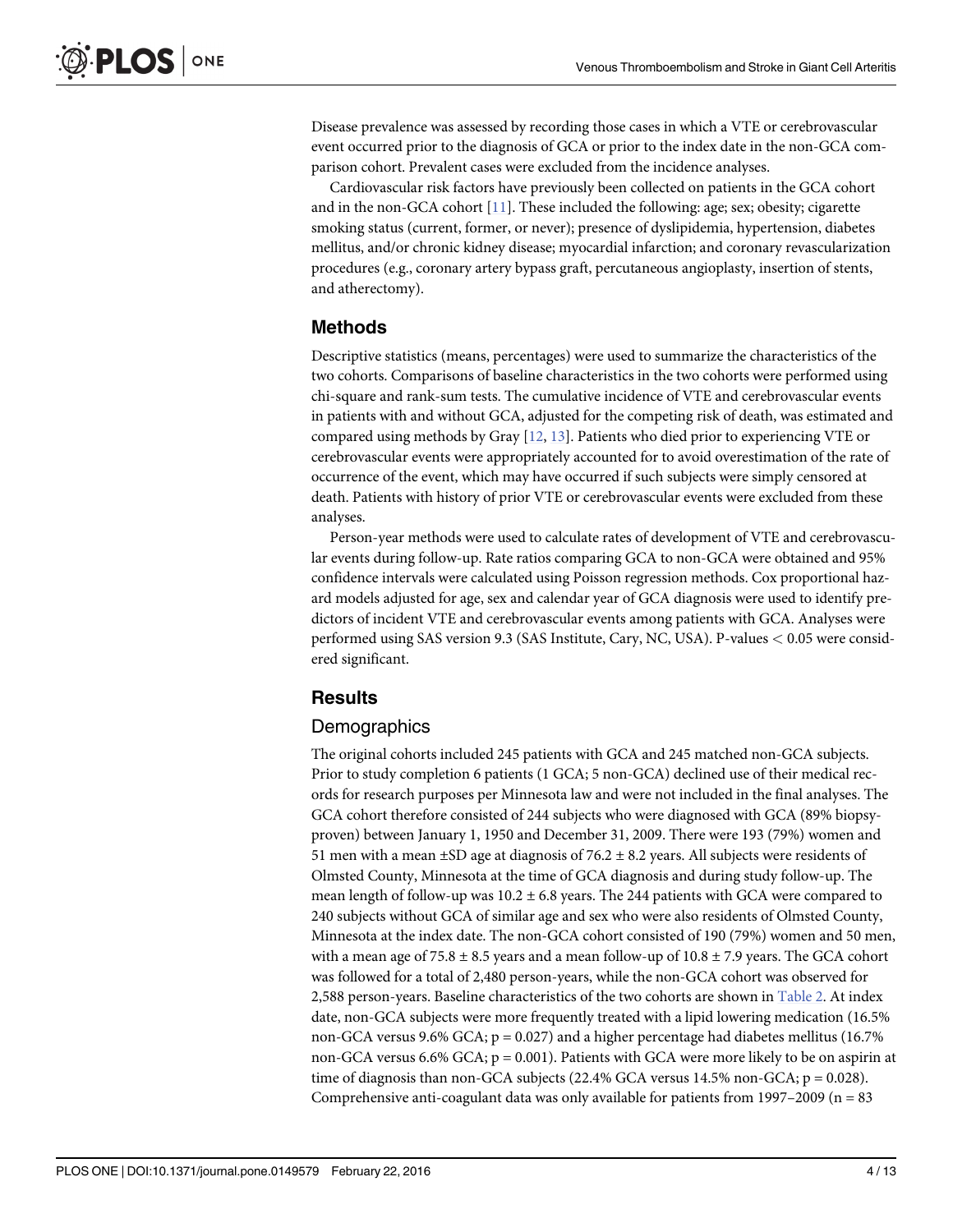<span id="page-4-0"></span>

#### [Table 2.](#page-3-0) Baseline characteristics of 244 patients with incident GCA in the period 1950 to 2009 compared with 240 subjects without GCA.

| Characteristic (%)               | $GCA(N = 244)$ | Non-GCA ( $N = 240$ ) | P value |
|----------------------------------|----------------|-----------------------|---------|
| Age, years*                      | 76.2 (8.2)     | 75.8(8.5)             | 0.74    |
| Female                           | 193 (79.1)     | 190 (79.2)            | 0.99    |
| Follow up duration, years*       | 10.2(6.8)      | 10.8(7.9)             |         |
| Body mass index*                 | 25.2(5.1)      | 26.0(5.3)             | 0.094   |
| Smoking, ever                    | 96 (42.3)      | 101(44.7)             | 0.61    |
| Systolic blood pressure, mm Hg*  | 139.8 (20.5)   | 140.8 (20.3)          | 0.76    |
| Diastolic blood pressure, mm Hg* | 76.0 (11.1)    | 76.2 (12.1)           | 0.96    |
| Antihypertensive medication      | 106 (44.2)     | 125(52.5)             | 0.068   |
| Aspirin‡                         | 52(22.4)       | 34 (14.5)             | 0.028   |
| Total cholesterol*               | 209.1 (49.3)   | 207.5 (42.3)          | 0.88    |
| Low density lipoprotein*         | 113.1(36.1)    | 108.0 (31.8)          | 0.45    |
| Lipid lowering medication        | 23(9.6)        | 39(16.5)              | 0.027   |
| Atrial fibrillation              | 31(13.0)       | 27(11.0)              | 0.62    |
| Chronic kidney disease           | 12(5.0)        | 7(3.0)                | 0.26    |
| Diabetes mellitus                | 16(6.6)        | 40 (16.7)             | 0.001   |

Of the original cohort of 245 patients with GCA and 245 non-GCA subjects, 6 patients (1 GCA; 5 non-GCA) withdrew research authorization before study completion and were removed from final analyses.

\*Mean (±SD).

 $*$  = 232 GCA and N = 234 Non-GCA

doi:10.1371/journal.pone.0149579.t002

GCA,  $n = 86$  non-GCA). Among this patient subset, no significant difference in anti-coagulant use at time of GCA diagnosis/index date was observed (4.8% GCA versus 11.6% non-GCA;  $p = 0.11$ ).

Prevalent cases of VTE and cerebrovascular events for patients with GCA and matched non-GCA subjects are listed in Table 3. No significant differences in prevalent events were

|                                                          | Table 3. Cumulative incidence rates of venous thromboembolism and cerebrovascular events in the 244 patients with incident GCA in the period |
|----------------------------------------------------------|----------------------------------------------------------------------------------------------------------------------------------------------|
| from 1950–2009 compared to the 240 subjects without GCA. |                                                                                                                                              |

|                            | No. of events prior to<br>incidence or index<br>date |                | No. of events after<br>incidence or index<br>date |         | <b>Cumulative</b><br>incidence $\pm$ SE (%) at 10<br>years* |                |           |
|----------------------------|------------------------------------------------------|----------------|---------------------------------------------------|---------|-------------------------------------------------------------|----------------|-----------|
| Event                      | <b>GCA</b>                                           | Non-GCA        | <b>GCA</b>                                        | Non-GCA | <b>GCA</b>                                                  | <b>Non-GCA</b> | p-value** |
| Deep vein thrombosis       |                                                      | 6              | 12                                                | 5       | $4.8 \pm 1.4$                                               | $1.8 \pm 0.9$  | 0.08      |
| Pulmonary embolism         | $\overline{4}$                                       | 4              | 11                                                | 7       | $3.5 \pm 1.2$                                               | $2.7 \pm 1.1$  | 0.34      |
| Venous thromboembolism     | 10                                                   | 8              | 16                                                | 10      | $6.3 \pm 1.6$                                               | $3.7 \pm 1.3$  | 0.22      |
| Stroke (combined)          | 11                                                   | 13             | 28                                                | 28      | $8.5 \pm 1.9$                                               | $9.2 \pm 2.0$  | 0.94      |
| Ischemic stroke            | 10                                                   | 12             | 25                                                | 23      | $7.1 \pm 1.7$                                               | $6.4 \pm 1.7$  | 0.67      |
| Hemorrhagic stroke         |                                                      |                | 4                                                 | 8       | $1.3 \pm 0.8$                                               | $2.6 \pm 1.1$  | 0.25      |
| Transient ischemic attack  |                                                      | $\overline{4}$ | 6                                                 | 6       | $2.3 \pm 1.0$                                               | $1.7 \pm 0.8$  | 0.97      |
| Amaurosis fugax            | 3                                                    | 4              | 6                                                 | 0       | $2.1 \pm 0.9$                                               | 0              | 0.014     |
| Any cerebrovascular event+ | 18                                                   | 18             | 30                                                | 27      | $9.6 \pm 2.0$                                               | $8.5 \pm 1.9$  | 0.58      |

<sup>ǂ</sup> Stroke (ischemic or hemorrhagic), transient ischemic attack or amaurosis fugax

\*Cumulative incidence is adjusted for the competing risk of death.

\*\*Calculated using methods by Gray

doi:10.1371/journal.pone.0149579.t003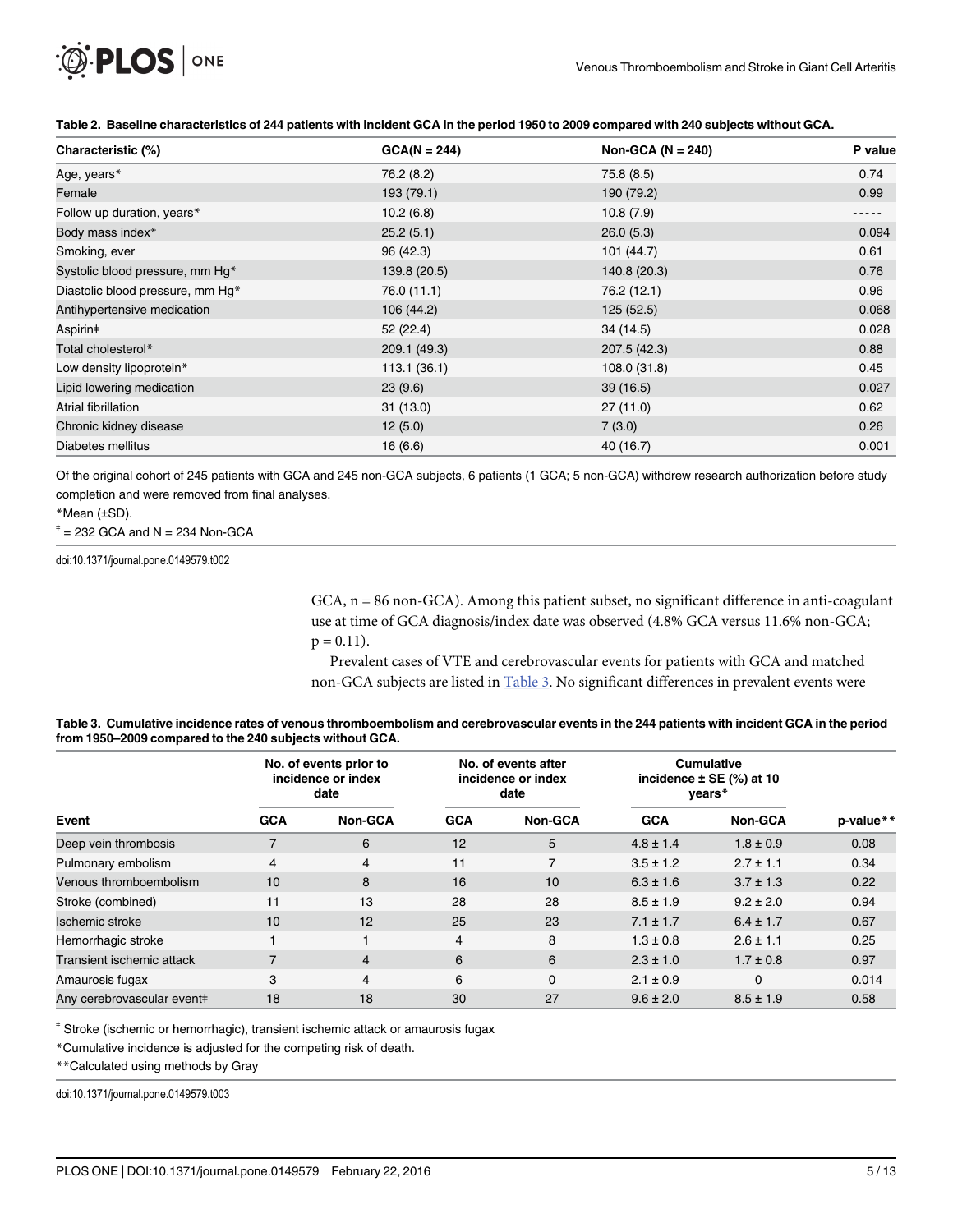<span id="page-5-0"></span>noted among the VTE or cerebrovascular event subsets. The median (interquartile range [IQR]) time from VTE to GCA diagnosis was 5.1 (1.0, 21.7) years compared to 10.0 (1.5, 27.7) years from VTE to index date among non-GCA subjects ( $p = 0.24$ ). Median (IQR) time of stroke event prior to GCA diagnosis/index date was 3.4 (3 days, 27.0) years in the GCA cohort and 2.1 (5 days, 17.3) years in the non-GCA subjects ( $p = 0.62$ ). In the six months prior to GCA diagnosis/index date, four strokes occurred in the GCA cohort and three strokes in the non-GCA subjects. No VTE events occurred during the preceding six months in either group.

# Venous Thromboembolism

During follow-up in the GCA cohort, 16 incident VTE events (6 DVT alone, 4 PE alone, 6 DVT and PE) occurred. Ten incident VTE events (3 DVT alone, 5 PE alone, 2 DVT and PE) were diagnosed within the non-GCA comparison cohort during the same time period. The cumulative incidence (%) of VTE at 10 years was similar between patients with GCA and non-GCA subjects (cumulative incidence  $\pm$  standard error (SE); 6.3  $\pm$  1.6 versus 3.7  $\pm$  1.3, respectively;  $p = 0.22$  [Fig 1]. The overall rate of venous thromboembolic events was 6.6 per 1,000 person-years in the GCA cohort and 3.9 per 1,000 person-years in the non-GCA cohort [rate ratio (95% confidence interval [CI]); 1.64 (0.77, 3.74)].

#### Cerebrovascular events

Among patients diagnosed with GCA, 30 incident cerebrovascular events occurred (21 stroke alone, 4 amaurosis fugax alone, 3 TIA and stroke, 1 amaurosis fugax and TIA, 1 amaurosis fugax, 0 TIA and stroke) compared to 27 incident cerebrovascular events within the non-GCA subjects (1 TIA alone, 23 stroke alone, 0 amaurosis fugax, 3 TIA and stroke). For ischemic strokes, the territory of vascular involvement was recorded and compared between patients with GCA and non-GCA subjects. No difference in vascular territory (i.e., anterior versus posterior circulation) was observed.

The cumulative incidence (%) of cerebrovascular events at 10 years was also similar between patients with GCA and non-GCA subjects (cumulative incidence  $\pm$  SE; 9.6  $\pm$  2.0 versus 8.5  $\pm$  1.9, respectively; p = 0.58) [[Fig 2](#page-6-0)]. Evaluation of the cumulative incidence (%) at 10 years for the cerebrovascular event subtypes did not show a difference for ischemic stroke, hemorrhagic stroke or TIA [\(Table 3\)](#page-4-0). Patients with GCA, however, had a higher 10-year cumulative





doi:10.1371/journal.pone.0149579.g001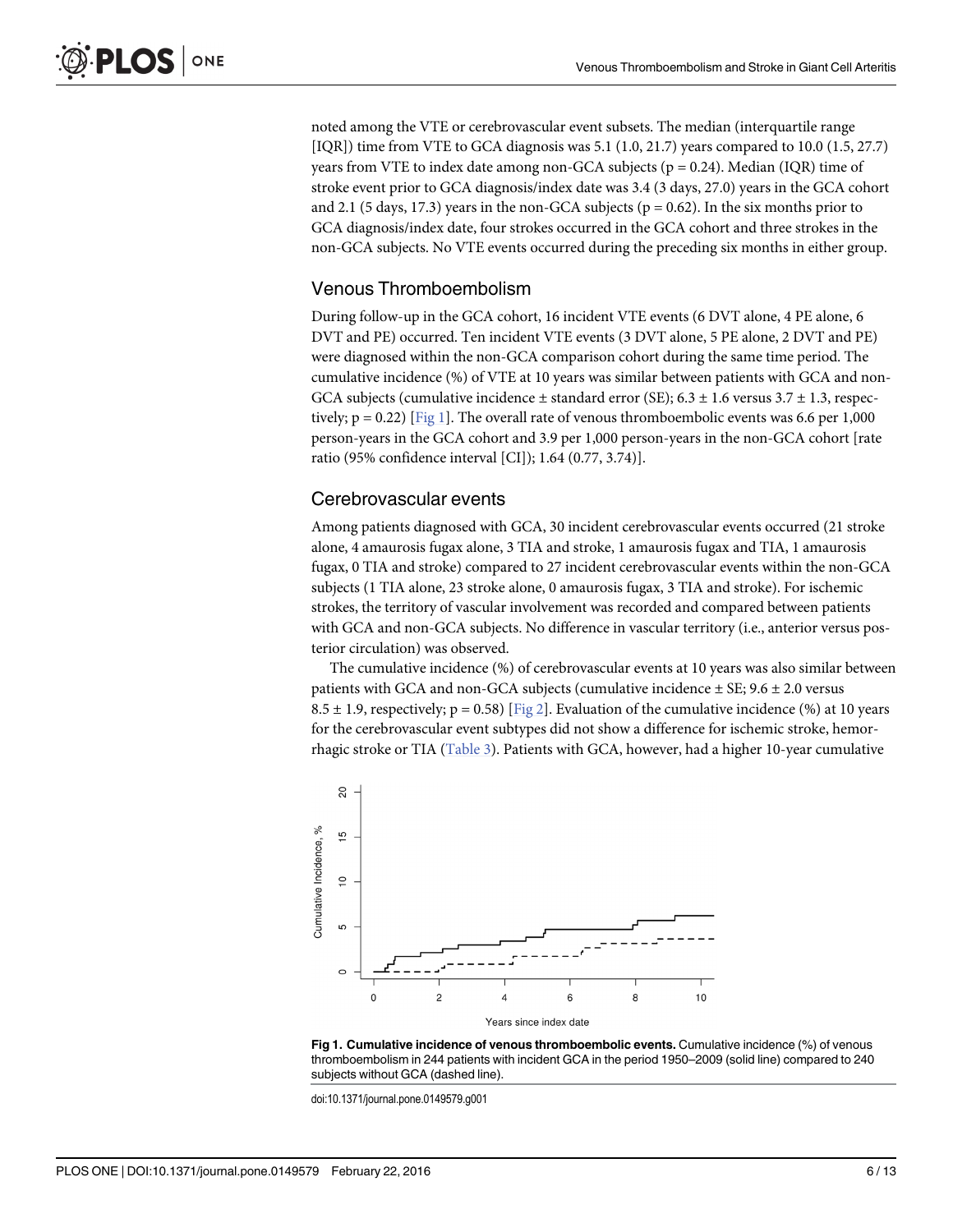<span id="page-6-0"></span>

[Fig 2. C](#page-5-0)umulative incidence of cerebrovascular events. Cumulative incidence (%) of cerebrovascular events in 244 patients with incident GCA in the period 1950–2009 (solid line) compared to 240 subjects without GCA (dashed line).

doi:10.1371/journal.pone.0149579.g002

incidence  $%$  of amaurosis fugax compared to non-GCA subjects (cumulative incidence  $\pm$  SE;  $2.1 \pm 0.9$  versus 0, respectively;  $p = 0.014$ ). The overall rate of cerebrovascular events was 13.0 per 1,000 person-years for patients with GCA and 11.0 per 1,000 person-years for non-GCA subjects [rate ratio (95% CI); 1.18 (0.70, 1.99)].

#### Incidence rates

Mean age at first event did not differ between patients with GCA and non-GCA subjects for VTE (81.3 versus 85.9 years;  $p = 0.16$ ) or cerebrovascular event (80.6 versus 83.8 years;  $p = 0.30$ ).

# Risk Factors

There were no significant differences in baseline characteristics, clinical presentation features, laboratory parameters, or diagnostic examinations comparing patients with GCA to non-GCA subjects presenting with VTE or cerebrovascular event. Additionally, patients with GCA who developed VTE or a cerebrovascular event had no increase in mortality compared to non-GCA subjects experiencing the same event.

Evaluation of incident VTE and/or cerebrovascular events among patients with GCA did not show any baseline GCA symptoms, laboratory parameters, comorbidities, or medication use to be significantly associated with an increased risk for VTE or cerebrovascular events during the follow-up period with adjustment for age, sex, and calendar year of GCA diagnosis [\(Table 4\)](#page-7-0). No association was found between VTE or cerebrovascular events and GCA status after adjusting for age, sex, calendar year of GCA diagnosis, body mass index, medication use (antihypertensive, lipid lowering, aspirin) and presence of diabetes mellitus. The adjusted hazard ratios for incident VTE and cerebrovascular events among patients with GCA compared to non-GCA subjects were 1.48 (95% CI: 0.65, 3.35; p = 0.35) and 1.37 (95% CI: 0.80, 2.27;  $p = 0.26$ ), respectively. Additional adjusted analysis comparing events among only the biopsyproven GCA cases to non-GCA subjects similarly revealed nonsignificant differences for VTE (1.60 [95% CI: 0.72, 3.55; p = 0.25]) and cerebrovascular events (1.17 [95% CI: 0.66, 2.07;  $p = 0.59$ ]).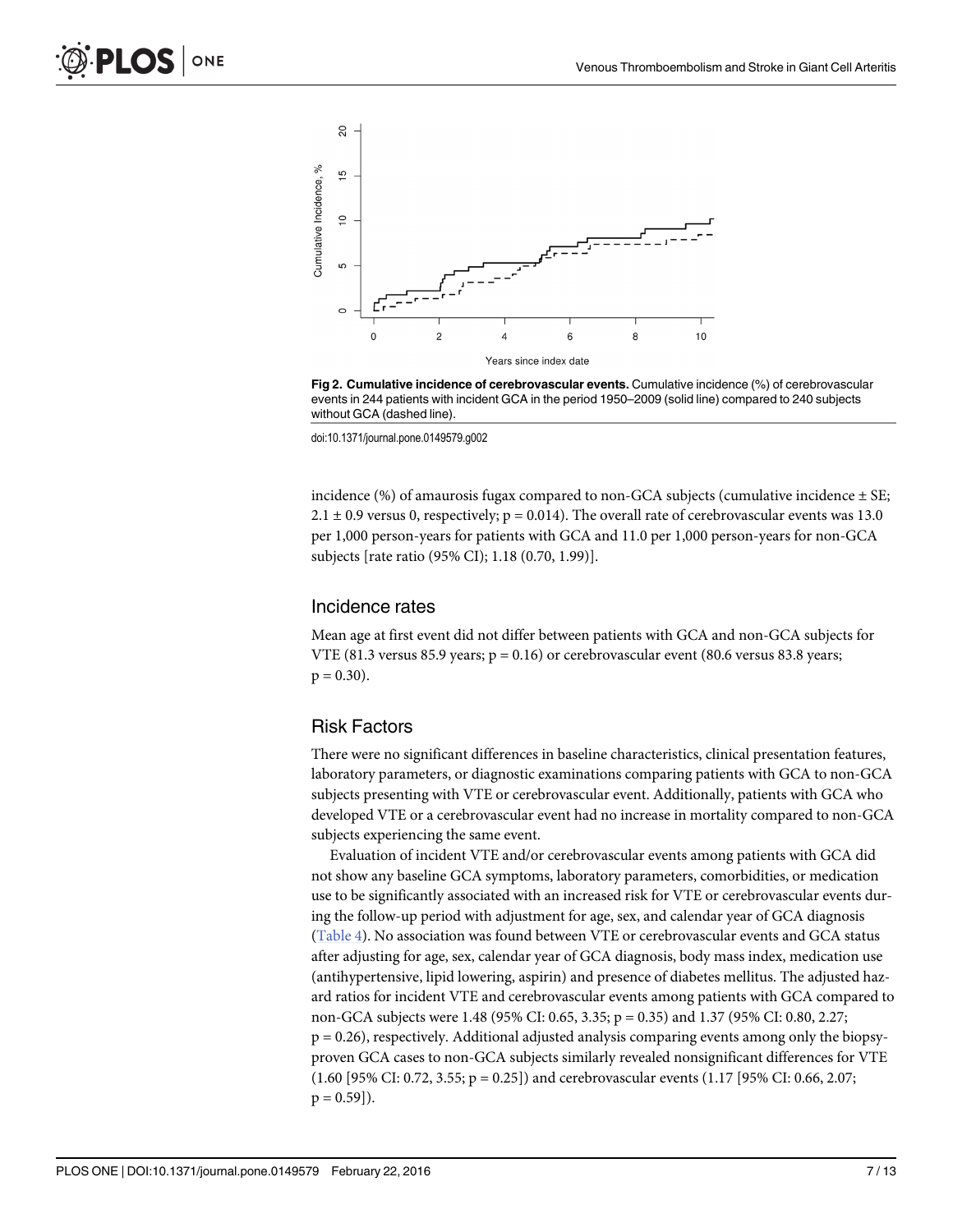<span id="page-7-0"></span>

| Variable                     | Cerebrovascular Event HR* (95% CI) | P-value | Venous Thromboembolism HR* (95% CI) | P-value |
|------------------------------|------------------------------------|---------|-------------------------------------|---------|
| TAB positive                 | 0.86(0.25, 2.97)                   | 0.81    | 2.02 (0.26, 15.93)                  | 0.51    |
| Fever $> 100^{\circ}$ F      | 1.32 (0.52, 3.38)                  | 0.56    | 0.31(0.04, 2.53)                    | 0.27    |
| Weight loss $>$ 5 kg         | 1.19 (0.48, 2.96)                  | 0.71    | 1.02 (0.22, 4.74)                   | 0.98    |
| Headache                     | 0.84(0.36, 1.95)                   | 0.68    | 0.69(0.19, 2.41)                    | 0.56    |
| Jaw claudication             | 0.67(0.30, 1.50)                   | 0.33    | 1.32(0.39, 4.44)                    | 0.65    |
| Scalp tenderness             | 1.56(0.70, 3.48)                   | 0.28    | 0.80(0.22, 2.88)                    | 0.73    |
| Tender temporal artery       | 2.23(0.98, 5.06)                   | 0.055   | 1.88 (0.48, 7.33)                   | 0.36    |
| <b>Transient visual loss</b> | 1.06(0.14, 7.91)                   | 0.96    | 0.00(0.00, 0.00)                    | 0.99    |
| Permanent visual loss        | 3.80 (0.47, 30.47)                 | 0.21    | 5.55 (0.64, 48.46)                  | 0.12    |
| <b>PMR</b> symptoms          | 1.65(0.76, 3.58)                   | 0.20    | 1.65(0.48, 5.68)                    | 0.43    |
| Hemoglobin, g/dL             | 1.30(0.91, 1.85)                   | 0.15    | 1.23(0.69, 2.21)                    | 0.48    |
| WBC, x $10^9$ /L             | 0.99(0.98, 1.01)                   | 0.27    | 1.00(0.97, 1.02)                    | 0.76    |
| ESR, mm/h                    | 1.00(0.98, 1.01)                   | 0.70    | 0.99(0.97, 1.01)                    | 0.20    |
| Smoking                      | 1.15(0.50, 2.64)                   | 0.74    | 1.39 (0.46, 4.22)                   | 0.56    |
| Hypertension                 | 1.23 (0.51, 2.99)                  | 0.64    | 3.17 (0.84, 12.05)                  | 0.09    |
| Diabetes mellitus            | 2.08 (0.27, 15.97)                 | 0.48    | 0.00(0.00, 0.00)                    | 0.99    |
| Coronary artery disease      | 1.70 (0.59, 4.93)                  | 0.33    | 3.00(0.74, 12.16)                   | 0.13    |
| Hyperlipidemia               | 1.60 (0.65, 3.94)                  | 0.31    | 1.61(0.41, 6.37)                    | 0.50    |

[Table 4.](#page-6-0) Baseline risk factors in patients with incident giant cell arteritis during the period 1950–2009 and association with time to first cerebrovascular or venous thromboembolism event.

HR = Hazard ratio; CI = confidence interval; TAB = temporal artery biopsy; WBC = white blood cell count; ESR = erythrocyte sedimentation rate \*adjusted for age, sex and calendar year of GCA diagnosis

doi:10.1371/journal.pone.0149579.t004

#### **Discussion**

Chronic inflammatory diseases including rheumatoid arthritis [\[14,](#page-11-0) [15\]](#page-11-0), systemic lupus erythematosus  $[16–18]$  $[16–18]$  $[16–18]$ , inflammatory bowel disease  $[19, 20]$  $[19, 20]$  $[19, 20]$  $[19, 20]$ , granulomatosis with polyangiitis  $[21–$  $[21–$ [23](#page-11-0)], and Behçet's disease [\[24](#page-11-0), [25](#page-11-0)] have been strongly associated with an increased risk of vascular thrombotic or thromboembolic disease. The risk of incident venous thromboembolism and cerebrovascular events in patients with GCA, however, is less well defined. To our knowledge this is the first population-based study to provide the incidence of VTE and cerebrovascular events among patients with GCA and matched comparator subjects where standardized case definitions and comprehensive medical record data were available to verify both GCA and event diagnoses.

# Visual ischemic events

Visual ischemic complications are frequently described presenting symptoms of GCA. Diplopia, transient visual loss (amaurosis fugax), and permanent visual loss have been described in 14–[26](#page-11-0)% of patients with GCA  $[1, 26-30]$  $[1, 26-30]$  $[1, 26-30]$  $[1, 26-30]$  $[1, 26-30]$ . As anticipated, our study showed an increased incidence of amaurosis fugax in patients with GCA, likely due to the frequent arteritic involvement of the ophthalmic and posterior ciliary arteries associated with this disease process [[31](#page-12-0)]. This is in contrast to the general population, where amaurosis fugax is most commonly a symptom of atherosclerotic carotid artery disease [\[32\]](#page-12-0).

# Stroke and transient ischemic attack

The exact frequency of cerebrovascular events in GCA has been difficult to define as the timing of stroke and TIA onset with GCA diagnosis has varied among publications. Among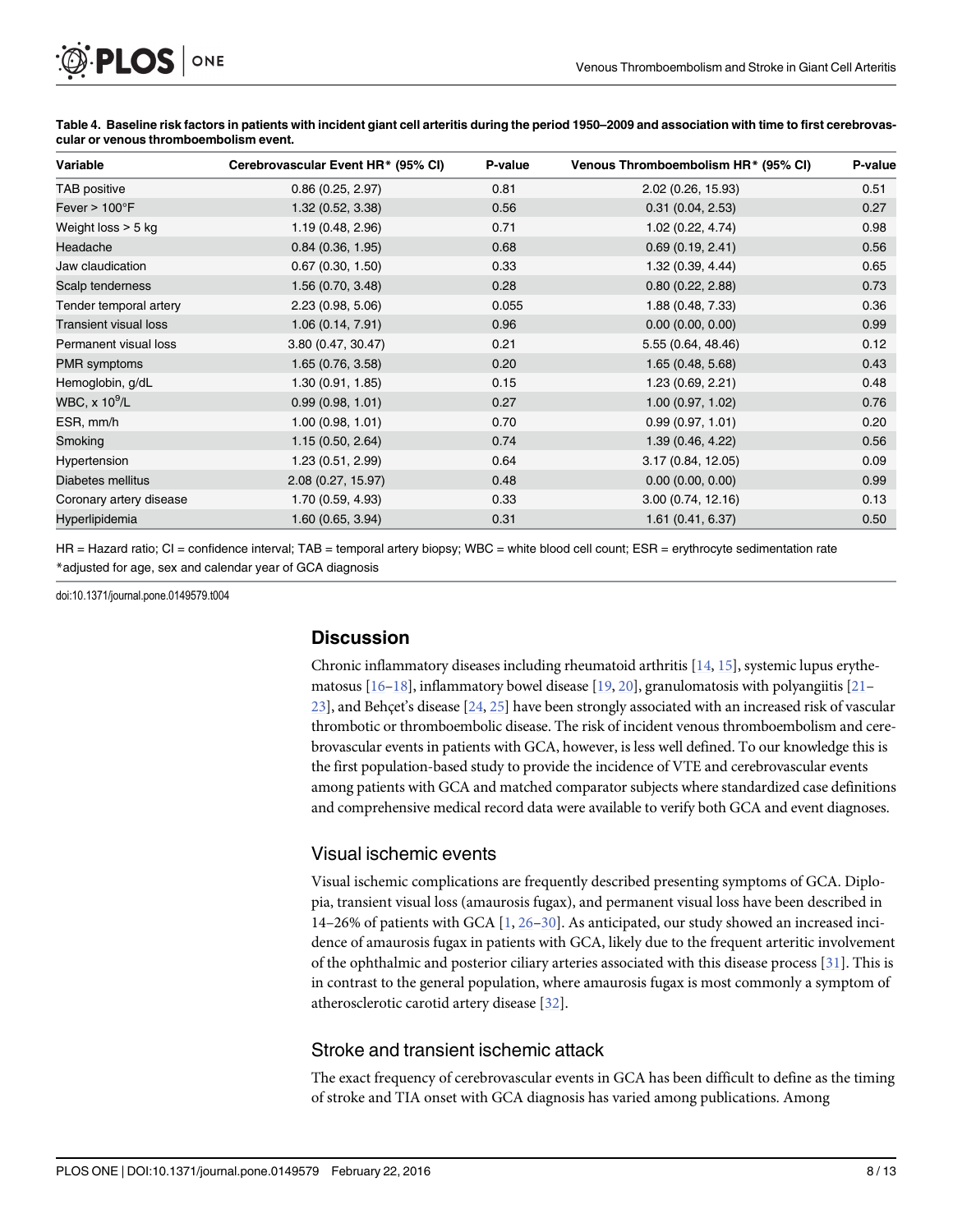<span id="page-8-0"></span>descriptive cohorts evaluating CVA, 1.5–7.5% of patients with GCA were found to develop stroke or TIA by the time of diagnosis or within 4 weeks following treatment initiation [[1,](#page-10-0) [26,](#page-11-0) [28](#page-11-0)–[30](#page-12-0), [33](#page-12-0)–[35\]](#page-12-0). Population-based stroke registries have also been utilized to estimate the frequency of stroke in patients with GCA. Samson et al. reviewed 2,305 patients with strokes and found 57 (2.4%) patients with a history of biopsy-proven GCA; four (7%) of which were determined to have had a GCA-related stroke. The overall incidence rate of GCA-related stroke was 0.76/100,000/year [\[2](#page-10-0)]. Wiszniewska and colleagues, however found a much lower frequency using the Swiss Lausanne Stroke Registry where only six (0.15%) of the 4,086 confirmed firstever strokes were associated with biopsy confirmed GCA [\[3](#page-10-0)].

An increased inflammatory burden and propensity toward a hypercoagulable state has been hypothesized as the reason for an increased incidence of vascular events in patients with autoimmune diseases. The direct influence of inflammation and hypercoagulability on developing cranial vascular events in GCA has been debated. Indeed, several studies, including ours, have failed to predict an increased risk of stroke or TIA in patients with GCA when evaluating baseline inflammatory markers or the presence of constitutional symptoms  $[29, 34-36]$  $[29, 34-36]$  $[29, 34-36]$  $[29, 34-36]$  $[29, 34-36]$ . Furthermore, others have noted a lower inflammatory response at GCA diagnosis to confer a higher risk of ischemic complications; hypothesizing that inflammation induced angiogenesis may counteract the development of stroke in GCA  $[1, 26-28, 37-39]$  $[1, 26-28, 37-39]$  $[1, 26-28, 37-39]$  $[1, 26-28, 37-39]$  $[1, 26-28, 37-39]$  $[1, 26-28, 37-39]$  $[1, 26-28, 37-39]$  $[1, 26-28, 37-39]$  $[1, 26-28, 37-39]$  $[1, 26-28, 37-39]$ . On the other hand, traditional cardiovascular risk factors, including age [[29](#page-12-0)], smoking [\[40\]](#page-12-0), hypertension [\[3](#page-10-0), [28](#page-11-0), [34](#page-12-0), [40](#page-12-0)], and hyperlipidemia [[34\]](#page-12-0), have been frequently noted to confer a higher risk of CVA in patients with GCA.

Analysis of the risk of stroke and TIA in GCA after adjustment for cardiovascular risk factors has been hindered by a lack of population-based case-control studies. In fact, only three such studies have been performed prior to our report, all of which relied on administrative databases and diagnostic coding. Ray and colleagues used the Ontario, Canada health care database to compare cardiovascular disease between newly diagnosed GCA patients, patients with osteoarthritis, and unaffected controls [\[4\]](#page-10-0). While composite cardiovascular disease was significantly elevated on both crude and adjusted analyses, stroke was not significantly increased in patients with GCA compared to osteoarthritis or unaffected controls when adjusted for age, sex and baseline co-morbidities.

Tomasson et al. similarly performed an observational cohort study using the United Kingdom primary care database to assess cardiovascular disease in patients with GCA [\[5](#page-10-0)]. These authors found the incidence rate of CVA to be higher in patients with incident GCA than referent subjects (8.0 events versus 6.3 events per 1,000 person-years, respectively). However, patients with GCA were more frequently smokers and hypertensive as well as taking betablockers, statins, nitrates, and anti-platelet medications at baseline. When adjusted for baseline medications, CVA risk was no longer significantly elevated.

Finally, in a Canadian matched cohort study, Amiri et al. observed patients with GCA (n = 809) to have an increased risk of stroke compared to age-, sex-, and entry-time matched non-GCA (n = 8577) cases [[6](#page-10-0)]. In this study, GCA cases were identified by associated ICD-9/ ICD-10 coding in addition to at least one prescription for oral glucocorticoids between one month before and six months after the index date. Stroke on the other hand, was identified purely by ICD-9/ICD-10 coding. While a fully adjusted primary analysis demonstrated a significantly increased risk of stroke among patients with GCA [HR 2.04 (1.43, 2.93)], a sensitivity analysis using a stricter definition of GCA (i.e. 5 or more glucocorticoid prescriptions) failed to show a significantly higher risk of stroke between the two cohorts [HR 1.37 (0.96, 1.96)].

In our cohort, we did not observe an increased risk of stroke or TIA in patients with GCA. While our results differ from those of other studies, reasons for such may include use of standard definitions and direct access to medical records for comprehensive review and validation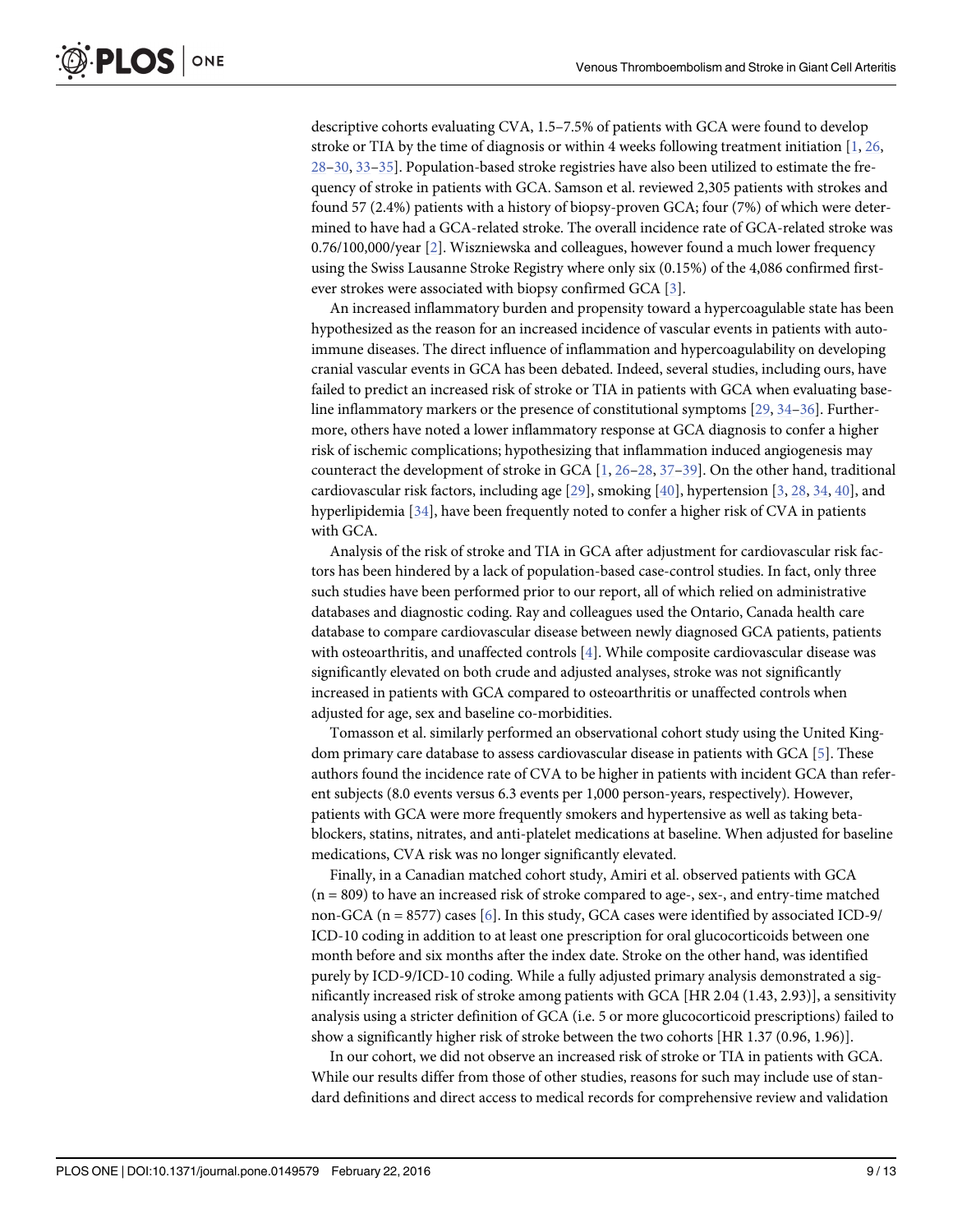<span id="page-9-0"></span>of both the disease diagnosis, and the outcomes of interest. While risk factors at baseline differed between the two cohorts with non-GCA subjects having a higher frequency of diabetes mellitus and treatment with lipid lowering medications as well as a lower frequency of aspirin use at time of diagnosis, when adjusted for these and additional variables the risk of stroke remained similar between the groups.

#### Venous thromboembolism

Although several studies have addressed the risk of cerebrovascular events in GCA, few have focused on the risk of VTE. Our cohort is the first study to evaluate patients with physician confirmed GCA to age-, sex-, and calendar-year matched population-based comparator subjects using standardized case definitions. In our study we did not observe an increased risk of DVT, PE, or composite VTE between patients with GCA and non-GCA subjects.

An observational cohort study using the British Columbia administrative health database by Aviña-Zubieta et al. identified a near 4-fold increased risk of both DVT and PE in patients with GCA compared to age and sex matched controls [\[8\]](#page-10-0). The GCA patients in that study, however, had a higher frequency of hypertension, greater Charlson co-morbidity index, and more frequent hospitalizations over the study period; characteristics which either alone or in combination could increase the risk of thromboembolism. Recently, Unizony and colleagues utilized the United States Nationwide Inpatient Sample database to study a total of 8.2 million patients admitted for pneumonia, myocardial infarction, ischemic stroke, and femoral neck fracture [\[7](#page-10-0)]. Among the 9311 patients with a documented diagnosis of GCA on admission, both DVT (1.5% versus 0.7%) and PE (0.9% versus 0.6%) were increased compared to non-GCA patients. The GCA patients were notably older (80 versus 74 years) and more frequently female (76% versus 53%).

Database studies, while useful to evaluate large populations, are limited by a reliance on diagnostic coding without medical record availability to confirm disease or event occurrence. Indeed neither of the above studies had temporal artery biopsy or ACR criteria available for confirmation of GCA diagnosis and they were unable to confirm VTE diagnosis by documented physical examination or radiology, as we were able to perform in our study. Results from Bhavsar and colleagues further confirm this discrepancy by noting VTE was not increased in their multi-center study following 256 GCA patients over a mean observation of 3.2 years. In fact, no incident events occurred during their follow-up period. [\[41\]](#page-12-0).

Strengths of the present study include the use of a population-based incidence cohort with long-term follow-up and a complete medical record, permitting the collection of information available for all subjects. With the exception of a higher proportion of the working population employed in the healthcare industry, and correspondingly higher education levels, on the whole, results of this study using the population of Olmsted County are generalizable to the populations of interest elsewhere [[9](#page-10-0)]. Limitations of our study are those inherent to the retrospective design. Only those persons who had a medical encounter during a VTE or CVA event were identified and included. While some VTE or cerebrovascular events that happened outside Olmsted County, MN may not have been included, we expect this occurrence to be rare and equal among both study groups. Additionally, given VTE and cerebrovascular events occur with relatively low overall frequency in patients with GCA, it is possible that our limited population size was not sufficient to identify a small increased risk effect. It is also possible our comparator group may have been at increased risk for events compared to the GCA cohort, due to the higher proportion of patients with risk factors among the comparators, which could decrease the relative risks. However, when adjusted analyses were performed including variables that differed between the groups at baseline, no change in relative risk was observed.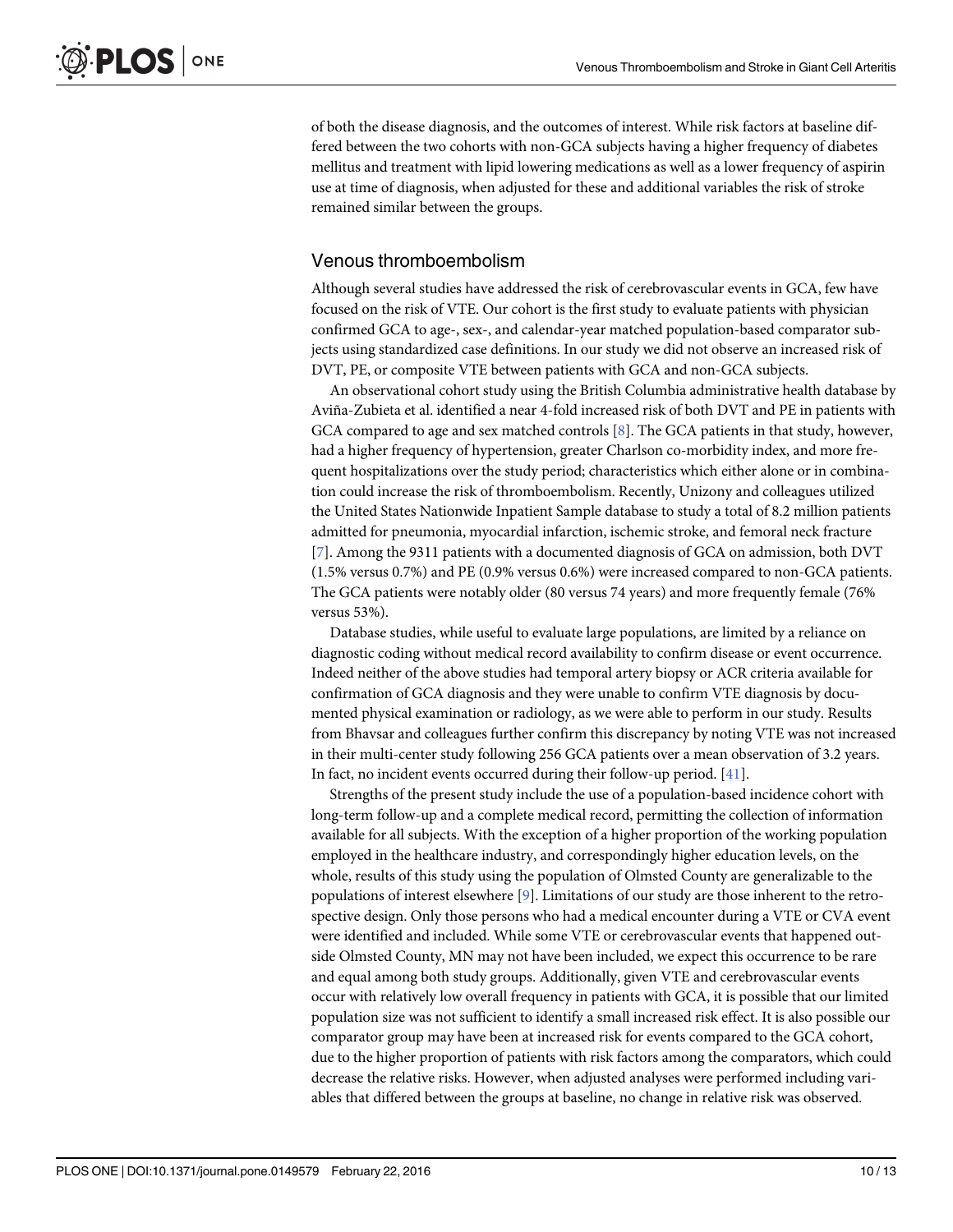<span id="page-10-0"></span>Anti-coagulant use was not significantly different between groups; however, complete data was only available for a subset of patients. If percentage of anti-coagulant use among this subset were extrapolated to the entire cohort, patients with GCA would actually have a significantly lower proportion of anti-coagulant use compared to the non-GCA group ( $p = 0.008$ ). Therefore, in this study, it is unlikely that anti-coagulant use contributes to the lack of a detectable increased risk of VTE or cerebrovascular events among GCA patients. Finally, patients in the early decades of this cohort diagnosed prior to the availability of routine cranial imaging for stroke may have a potential increased risk of misclassification if cerebrovascular event was made on clinical grounds alone. However, since both the cases and comparator subjects are from the same population, it is anticipated if such misclassification did occur this would be equal among both groups evaluated and would not affect the overall relative risk of these events.

In conclusion, in this population-based cohort, patients with GCA were at an increased risk for amaurosis fugax; however, the risk of VTE, stroke and TIA was similar to non-GCA subjects. Further population-based studies with control subject comparison are needed to confirm these findings.

# Acknowledgments

The authors would like to thank Brittny Major, M.S. for assistance in statistical analysis.

# Author Contributions

Conceived and designed the experiments: ALG MJK AM SRY AS CS ELM KJW CSC. Performed the experiments: ALG MJK. Analyzed the data: ALG MJK AM SRY AS CS ELM KJW CSC. Wrote the paper: ALG MJK AM SRY AS CS ELM KJW CSC.

#### References

- [1.](#page-1-0) Gonzalez-Gay MA, Vazquez-Rodriguez TR, Gomez-Acebo I, Pego-Reigosa R, Lopez-Diaz MJ, Vazquez-Trinanes MC, et al. Strokes at time of disease diagnosis in a series of 287 patients with biopsyproven giant cell arteritis. Medicine. 2009; 88(4):227–35. doi: [10.1097/MD.0b013e3181af4518](http://dx.doi.org/10.1097/MD.0b013e3181af4518) PMID: [19593228](http://www.ncbi.nlm.nih.gov/pubmed/19593228).
- [2.](#page-8-0) Samson M, Jacquin A, Audia S, Daubail B, Devilliers H, Petrella T, et al. Stroke associated with giant cell arteritis: a population-based study. J Neurol Neurosurg Psychiatry. 2015; 86(2):216–21. Epub 2014/05/02. doi: [10.1136/jnnp-2014-307614](http://dx.doi.org/10.1136/jnnp-2014-307614) PMID: [24780954](http://www.ncbi.nlm.nih.gov/pubmed/24780954).
- [3.](#page-1-0) Wiszniewska M, Devuyst G, Bogousslavsky J. Giant cell arteritis as a cause of first-ever stroke. Cerebrovasc Dis. 2007; 24(2–3):226–30. Epub 2007/07/17. doi: [10.1159/000104482](http://dx.doi.org/10.1159/000104482) PMID: [17630482](http://www.ncbi.nlm.nih.gov/pubmed/17630482).
- [4.](#page-1-0) Ray JG, Mamdani MM, Geerts WH. Giant cell arteritis and cardiovascular disease in older adults. Heart. 2005; 91(3):324–8. Epub 2005/02/16. doi: [10.1136/hrt.2004.037481](http://dx.doi.org/10.1136/hrt.2004.037481) PMID: [15710711](http://www.ncbi.nlm.nih.gov/pubmed/15710711); Central PMCID: PMC1768751.
- [5.](#page-1-0) Tomasson G, Peloquin C, Mohammad A, Love TJ, Zhang Y, Choi HK, et al. Risk for cardiovascular disease early and late after a diagnosis of giant-cell arteritis: a cohort study. Ann Intern Med. 2014; 160 (2):73–80. Epub 2014/03/05. PMID: [24592492](http://www.ncbi.nlm.nih.gov/pubmed/24592492).
- [6.](#page-1-0) Amiri N, De Vera M, Choi HK, Sayre EC, Avina-Zubieta JA. Increased risk of cardiovascular disease in giant cell arteritis: a general population-based study. Rheumatology (Oxford). 2015. Epub 2015/08/08. doi: [10.1093/rheumatology/kev262](http://dx.doi.org/10.1093/rheumatology/kev262) PMID: [26248811](http://www.ncbi.nlm.nih.gov/pubmed/26248811).
- [7.](#page-1-0) Unizony S, Menendez ME, Rastalsky N, Stone JH. Inpatient complications in patients with giant cell arteritis: decreased mortality and increased risk of thromboembolism, delirium and adrenal insufficiency. Rheumatology (Oxford). 2015. Epub 2015/02/11. doi: [10.1093/rheumatology/keu483](http://dx.doi.org/10.1093/rheumatology/keu483) PMID: [25667435](http://www.ncbi.nlm.nih.gov/pubmed/25667435).
- [8.](#page-1-0) Avina-Zubieta JA, Bhole VM, Amiri N, Sayre EC, Choi HK. The risk of deep venous thrombosis and pulmonary embolism in giant cell arteritis: a general population-based study. Ann Rheum Dis. 2014. Epub 2014/10/01. doi: [10.1136/annrheumdis-2014-205665](http://dx.doi.org/10.1136/annrheumdis-2014-205665) PMID: [25265937](http://www.ncbi.nlm.nih.gov/pubmed/25265937).
- [9.](#page-1-0) St Sauver JL, Grossardt BR, Yawn BP, Melton LJ 3rd, Rocca WA. Use of a medical records linkage system to enumerate a dynamic population over time: the Rochester epidemiology project. Am J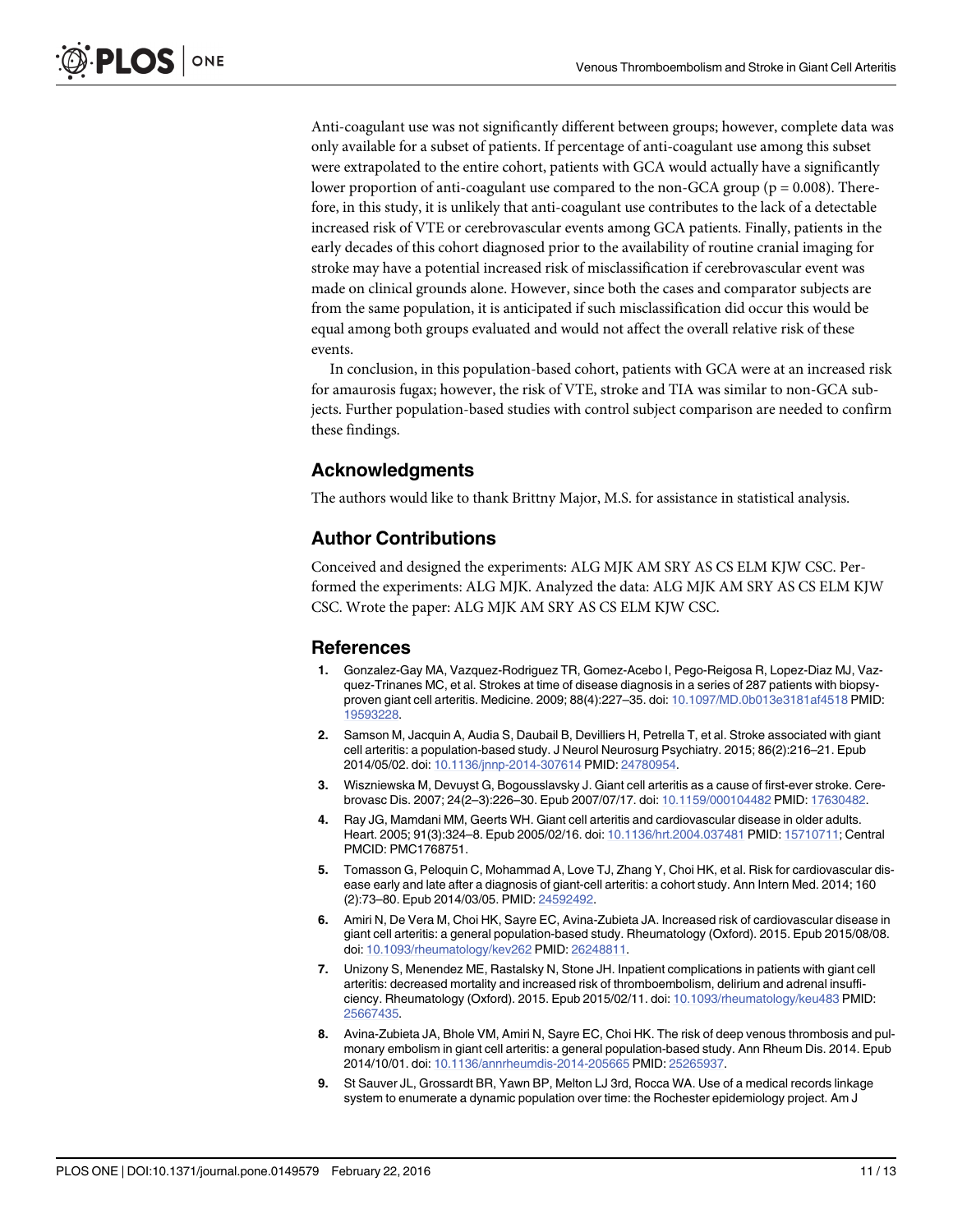Epidemiol. 2011; 173(9):1059–68. Epub 2011/03/25. doi: [10.1093/aje/kwq482](http://dx.doi.org/10.1093/aje/kwq482) PMID: [21430193](http://www.ncbi.nlm.nih.gov/pubmed/21430193); Central PMCID: PMC3105274.

- <span id="page-11-0"></span>Hunder GG, Bloch DA, Michel BA, Stevens MB, Arend WP, Calabrese LH, et al. The American College of Rheumatology 1990 criteria for the classification of giant cell arteritis. Arthritis Rheum. 1990; 33 (8):1122–8. Epub 1990/08/01. PMID: [2202311](http://www.ncbi.nlm.nih.gov/pubmed/2202311).
- [11.](#page-3-0) Udayakumar PD, Chandran AK, Crowson CS, Warrington KJ, Matteson EL. Cardiovascular risk and acute coronary syndrome in giant cell arteritis: A population based retrospective cohort study. Arthritis Care Res (Hoboken). 2015; 67(3):396–402. doi: [10.1002/acr.22416](http://dx.doi.org/10.1002/acr.22416) PMID: [25074472](http://www.ncbi.nlm.nih.gov/pubmed/25074472).
- [12.](#page-3-0) Gooley TA, Leisenring W, Crowley J, Storer BE. Estimation of failure probabilities in the presence of competing risks: new representations of old estimators. Stat Med. 1999; 18(6):695–706. Epub 1999/04/ 16. PMID: [10204198.](http://www.ncbi.nlm.nih.gov/pubmed/10204198)
- [13.](#page-3-0) Gray R. A Class of K-sample Tests for Comparing the Cumulative Incidence of a Competing Risk. The Annals of Statistics. 1988; 16(3):1141–54.
- [14.](#page-7-0) Bacani AK, Gabriel SE, Crowson CS, Heit JA, Matteson EL. Noncardiac vascular disease in rheumatoid arthritis: increase in venous thromboembolic events? Arthritis Rheum. 2012; 64(1):53–61. Epub 2011/09/10. doi: [10.1002/art.33322](http://dx.doi.org/10.1002/art.33322) PMID: [21905005;](http://www.ncbi.nlm.nih.gov/pubmed/21905005) Central PMCID: PMC3474372.
- [15.](#page-7-0) Nadareishvili Z, Michaud K, Hallenbeck JM, Wolfe F. Cardiovascular, rheumatologic, and pharmacologic predictors of stroke in patients with rheumatoid arthritis: a nested, case-control study. Arthritis Rheum. 2008; 59(8):1090–6. Epub 2008/08/01. doi: [10.1002/art.23935](http://dx.doi.org/10.1002/art.23935) PMID: [18668583;](http://www.ncbi.nlm.nih.gov/pubmed/18668583) Central PMCID: PMC2778069.
- [16.](#page-7-0) Futrell N, Millikan C. Frequency, etiology, and prevention of stroke in patients with systemic lupus erythematosus. Stroke. 1989; 20(5):583–91. Epub 1989/05/01. PMID: [2718197](http://www.ncbi.nlm.nih.gov/pubmed/2718197).
- 17. Timlin H, Petri M. Transient ischemic attack and stroke in systemic lupus erythematosus. Lupus. 2013; 22(12):1251–8. Epub 2013/10/08. doi: [10.1177/0961203313497416](http://dx.doi.org/10.1177/0961203313497416) PMID: [24097997](http://www.ncbi.nlm.nih.gov/pubmed/24097997).
- [18.](#page-7-0) Chung WS, Lin CL, Chang SN, Lu CC, Kao CH. Systemic lupus erythematosus increases the risks of deep vein thrombosis and pulmonary embolism: a nationwide cohort study. J Thromb Haemost. 2014; 12(4):452–8. Epub 2014/01/30. doi: [10.1111/jth.12518](http://dx.doi.org/10.1111/jth.12518) PMID: [24472157.](http://www.ncbi.nlm.nih.gov/pubmed/24472157)
- [19.](#page-7-0) Isene R, Bernklev T, Hoie O, Langholz E, Tsianos E, Stockbrugger R, et al. Thromboembolism in inflammatory bowel disease: results from a prospective, population-based European inception cohort. Scand J Gastroenterol. 2014; 49(7):820–5. Epub 2014/04/24. doi: [10.3109/00365521.2014.910545](http://dx.doi.org/10.3109/00365521.2014.910545) PMID: [24754745.](http://www.ncbi.nlm.nih.gov/pubmed/24754745)
- [20.](#page-7-0) Solem CA, Loftus EV, Tremaine WJ, Sandborn WJ. Venous thromboembolism in inflammatory bowel disease. Am J Gastroenterol. 2004; 99(1):97–101. Epub 2003/12/23. PMID: [14687149](http://www.ncbi.nlm.nih.gov/pubmed/14687149).
- [21.](#page-7-0) Stassen PM, Derks RP, Kallenberg CG, Stegeman CA. Venous thromboembolism in ANCA-associated vasculitis—incidence and risk factors. Rheumatology (Oxford). 2008; 47(4):530–4. Epub 2008/03/22. doi: [10.1093/rheumatology/ken035](http://dx.doi.org/10.1093/rheumatology/ken035) PMID: [18356178.](http://www.ncbi.nlm.nih.gov/pubmed/18356178)
- 22. Allenbach Y, Seror R, Pagnoux C, Teixeira L, Guilpain P, Guillevin L. High frequency of venous thromboembolic events in Churg-Strauss syndrome, Wegener's granulomatosis and microscopic polyangiitis but not polyarteritis nodosa: a systematic retrospective study on 1130 patients. Ann Rheum Dis. 2009; 68(4):564–7. Epub 2008/11/19. doi: [10.1136/ard.2008.099051](http://dx.doi.org/10.1136/ard.2008.099051) PMID: [19015208.](http://www.ncbi.nlm.nih.gov/pubmed/19015208)
- [23.](#page-7-0) Faurschou M, Obel N, Baslund B. High risk of pulmonary embolism and deep venous thrombosis but not of stroke in granulomatosis with polyangiitis (Wegener's). Arthritis Care Res (Hoboken). 2014; 66 (12):1910–4. Epub 2014/07/31. doi: [10.1002/acr.22423](http://dx.doi.org/10.1002/acr.22423) PMID: [25073637](http://www.ncbi.nlm.nih.gov/pubmed/25073637).
- [24.](#page-7-0) Ames PR, Steuer A, Pap A, Denman AM. Thrombosis in Behcet's disease: a retrospective survey from a single UK centre. Rheumatology (Oxford). 2001; 40(6):652–5. Epub 2001/06/27. PMID: [11426022](http://www.ncbi.nlm.nih.gov/pubmed/11426022).
- [25.](#page-7-0) Sarica-Kucukoglu R, Akdag-Kose A, Kayabal IM, Yazganoglu KD, Disci R, Erzengin D, et al. Vascular involvement in Behcet's disease: a retrospective analysis of 2319 cases. Int J Dermatol. 2006; 45 (8):919–21. Epub 2006/08/17. doi: [10.1111/j.1365-4632.2006.02832.x](http://dx.doi.org/10.1111/j.1365-4632.2006.02832.x) PMID: [16911374](http://www.ncbi.nlm.nih.gov/pubmed/16911374).
- [26.](#page-7-0) Cid MC, Font C, Oristrell J, de la Sierra A, Coll-Vinent B, Lopez-Soto A, et al. Association between strong inflammatory response and low risk of developing visual loss and other cranial ischemic complications in giant cell (temporal) arteritis. Arthritis Rheum. 1998; 41(1):26–32. PMID: [9433866.](http://www.ncbi.nlm.nih.gov/pubmed/9433866)
- 27. Hernandez-Rodriguez J, Font C, Garcia-Martinez A, Espigol-Frigole G, Sanmarti R, Canete JD, et al. Development of ischemic complications in patients with giant cell arteritis presenting with apparently isolated polymyalgia rheumatica: study of a series of 100 patients. Medicine (Baltimore). 2007; 86 (4):233–41. Epub 2007/07/17. doi: [10.1097/MD.0b013e318145275c](http://dx.doi.org/10.1097/MD.0b013e318145275c) PMID: [17632265](http://www.ncbi.nlm.nih.gov/pubmed/17632265).
- [28.](#page-8-0) Salvarani C, Della Bella C, Cimino L, Macchioni P, Formisano D, Bajocchi G, et al. Risk factors for severe cranial ischaemic events in an Italian population-based cohort of patients with giant cell arteritis. Rheumatology. 2009; 48(3):250-3. doi: [10.1093/rheumatology/ken465](http://dx.doi.org/10.1093/rheumatology/ken465) PMID: [19109317.](http://www.ncbi.nlm.nih.gov/pubmed/19109317)